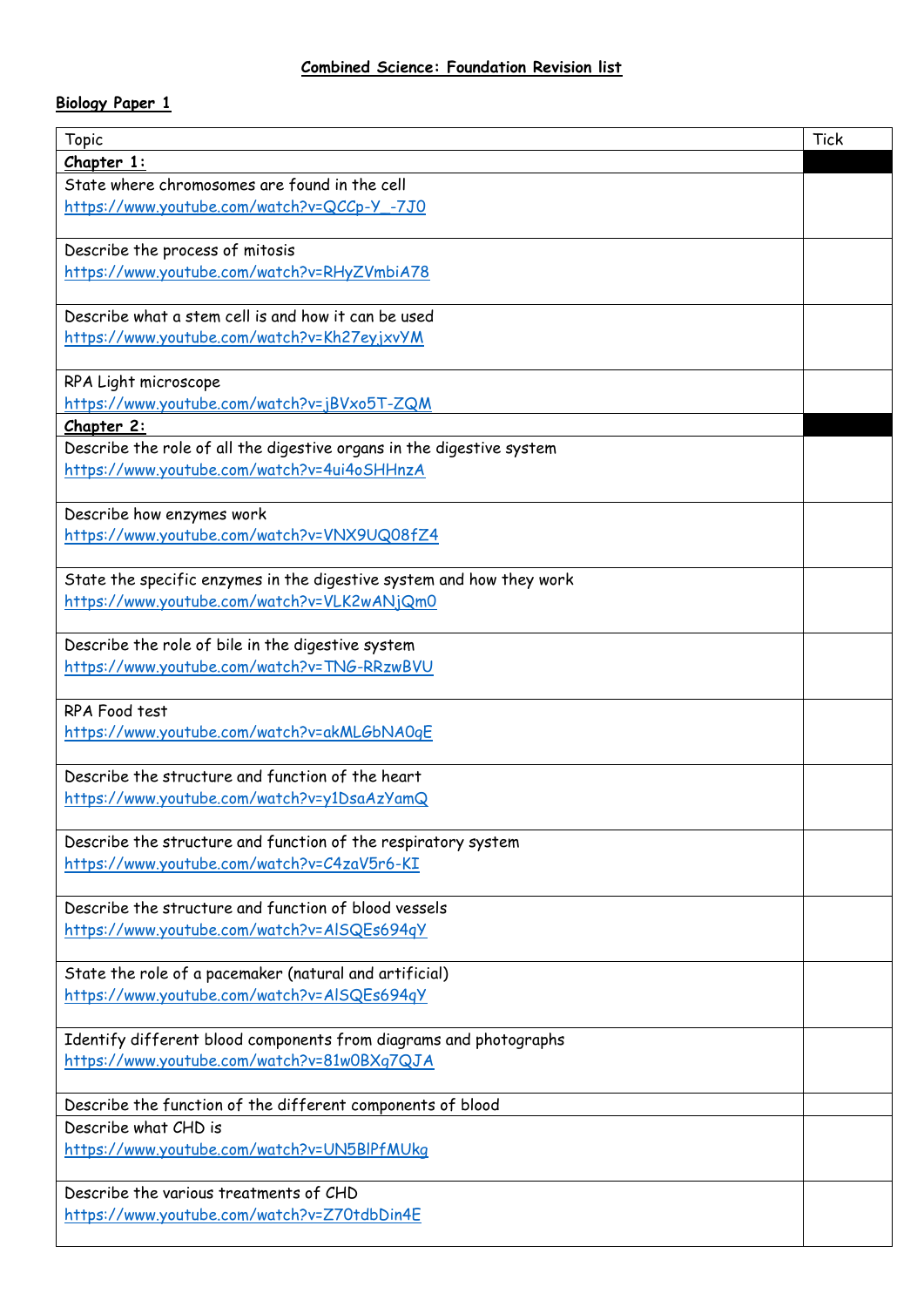| Define the term health                                                                                                 |  |
|------------------------------------------------------------------------------------------------------------------------|--|
| https://www.youtube.com/watch?v=thAyrNpD77A                                                                            |  |
|                                                                                                                        |  |
| Describe examples of risk factors for non-communicable diseases                                                        |  |
| https://www.youtube.com/watch?v=H6DrSG_KQjo                                                                            |  |
|                                                                                                                        |  |
| Describe the effect of lifestyle of non-communicable diseases<br>Define the terms cancer, benign and malignant tumours |  |
| https://www.youtube.com/watch?v=B5VHRKBI4PY                                                                            |  |
|                                                                                                                        |  |
| Chapter 3:                                                                                                             |  |
| State how diseases are spread by bacteria, fungi, viruses and protists in animals and plants                           |  |
| https://www.youtube.com/watch?v=dbd5iydu3EY                                                                            |  |
|                                                                                                                        |  |
| Define the term pathogen                                                                                               |  |
| Describe the symptoms, treatment and how to reduce the following viral diseases; measles; HIV;                         |  |
| <b>TMV</b>                                                                                                             |  |
| https://www.youtube.com/watch?v=m0o8mhu9Arq                                                                            |  |
|                                                                                                                        |  |
| Describe the symptoms, treatment and how to reduce the following bacterial diseases; salmonella;<br>gonorrhoea         |  |
| https://www.youtube.com/watch?v=Z5c8lVXDigc                                                                            |  |
|                                                                                                                        |  |
| Describe the symptoms, treatment and how to reduce the following fungal disease; rose black spot                       |  |
| https://www.youtube.com/watch?v=sY6n7s49Xu8                                                                            |  |
|                                                                                                                        |  |
| Describe the symptoms, treatment and how to reduce the following protist disease; malaria                              |  |
| https://www.youtube.com/watch?v=aGWP3Xbk0OY                                                                            |  |
|                                                                                                                        |  |
| Describe the life cycle of a mosquito                                                                                  |  |
| Describe the role of non specific defence systems in the human body                                                    |  |
| https://www.youtube.com/watch?v=63XExOKWrgg                                                                            |  |
| Describe the role of the immune system when destroying a pathogen                                                      |  |
| https://www.youtube.com/watch?v=HSrrPdJDqxM                                                                            |  |
|                                                                                                                        |  |
| Explain how a vaccine works                                                                                            |  |
| https://www.youtube.com/watch?v=23fQscOSqVU                                                                            |  |
|                                                                                                                        |  |
| Explain the use of antibiotics and other drugs to treat disease                                                        |  |
| https://www.youtube.com/watch?v=r_5GM3_u0Wo                                                                            |  |
| Describe the process of drug trials                                                                                    |  |
| https://www.youtube.com/watch?v=w3ykU52K-Hw                                                                            |  |
|                                                                                                                        |  |
| State how traditional drugs were extracted (digitalis, aspirin, penicillin)                                            |  |
| Explain the importance of a peer review                                                                                |  |
| Chapter 4:                                                                                                             |  |
| Know the word and symbol equation for photosynthesis                                                                   |  |
| https://www.youtube.com/watch?v=X81OIkeuHJw                                                                            |  |
|                                                                                                                        |  |
| Describe photosynthesis                                                                                                |  |
|                                                                                                                        |  |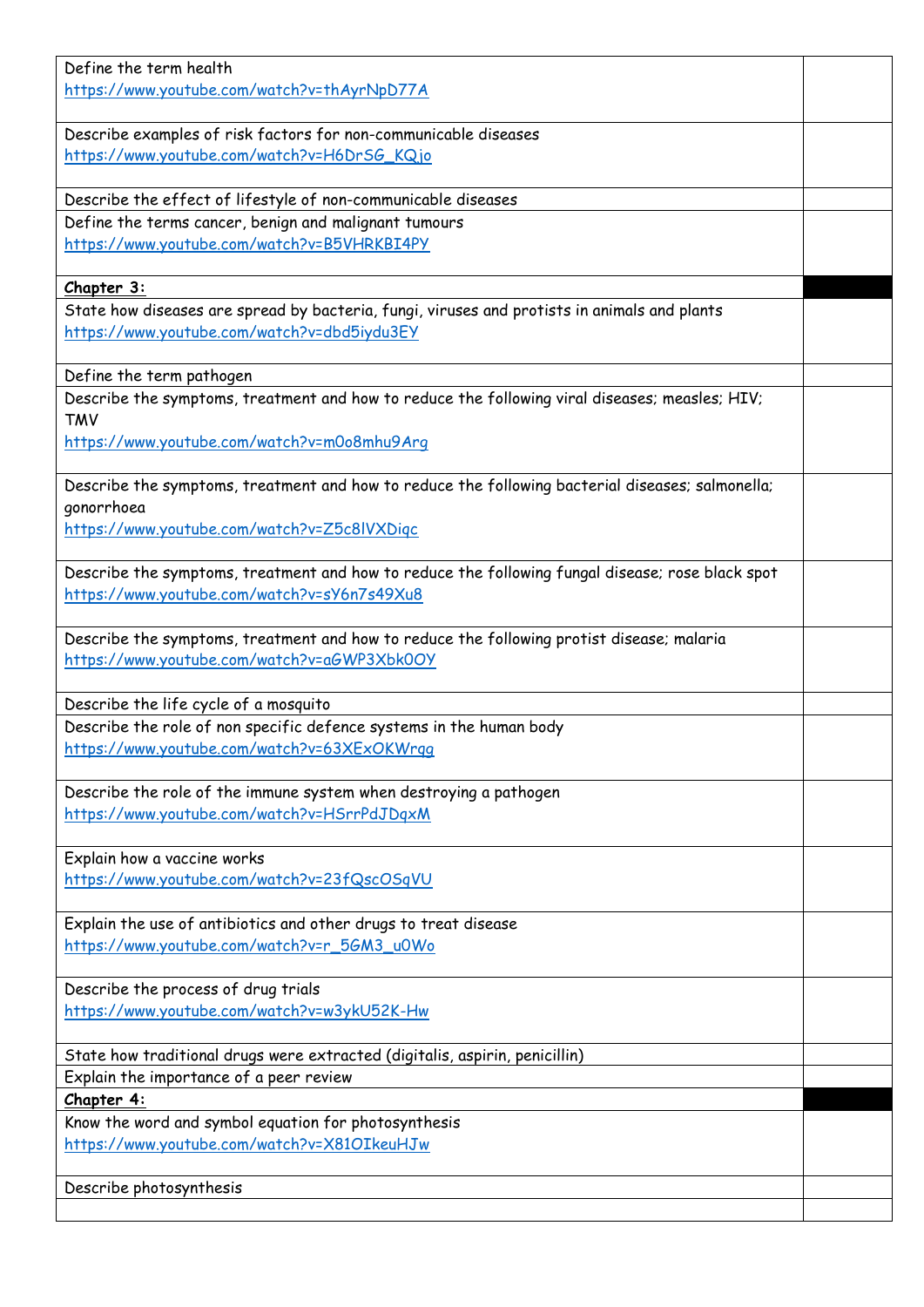| Explain the effects of temperature, light, carbon dioxide and chlorophyll on the rate of<br>photosynthesis<br>https://www.youtube.com/watch?v=kx7AeCx_6xQ |  |
|-----------------------------------------------------------------------------------------------------------------------------------------------------------|--|
| RPA photosynthesis<br>https://www.youtube.com/watch?v=id0aO_OdFwA                                                                                         |  |
| Describe the uses of glucose in plants<br>https://www.youtube.com/watch?v=e_V7h37vI3Q                                                                     |  |

## **Biology Paper 2**

| <b>Topic</b>                                                                                     | <b>Tick</b> |
|--------------------------------------------------------------------------------------------------|-------------|
| Chapter 5                                                                                        |             |
| Describe the role of the endocrine system (hormonal)                                             |             |
| https://www.youtube.com/watch?v=c6olhi88KZs                                                      |             |
|                                                                                                  |             |
| Label the following glands - pituitary gland; pancreas; thyroid; adrenal gland; ovary and testes |             |
| Describe how blood glucose levels are monitored and controlled                                   |             |
| https://www.youtube.com/watch?v=OHrX3X3LGzI                                                      |             |
|                                                                                                  |             |
| Describe Type 1 and Type 2 diabetes - causes and treatments                                      |             |
| https://www.youtube.com/watch?v=bFnO8Uc9qjQ                                                      |             |
|                                                                                                  |             |
| Describe the role of hormones in the menstrual cycle                                             |             |
| https://www.youtube.com/watch?v=iXswGsfeHJq                                                      |             |
|                                                                                                  |             |
| Describe and compare the different methods of contraception                                      |             |
| https://www.youtube.com/watch?v=5rsdXadNj-E                                                      |             |
|                                                                                                  |             |
| Chapter 6                                                                                        |             |
| Compare asexual and sexual reproduction                                                          |             |
| https://www.youtube.com/watch?v=Fh9b6a-3DLQ                                                      |             |
|                                                                                                  |             |
| Describe the process of meiosis                                                                  |             |
| https://www.youtube.com/watch?v=w7vp_uRA8kw                                                      |             |
| Describe the structure of DNA                                                                    |             |
| https://www.youtube.com/watch?v=T6_wKPAbf2k                                                      |             |
|                                                                                                  |             |
| Define the term genome                                                                           |             |
| https://www.youtube.com/watch?v=-hryHoTIHak                                                      |             |
|                                                                                                  |             |
| Explain the importance of researching the human genome                                           |             |
| Define these key terms; gamete; chromosome; gene; allele; dominant; recessive; homozygous;       |             |
| heterozygous; genotype; phenotype                                                                |             |
| https://www.youtube.com/watch?v=a_eC6LA5QTo                                                      |             |
|                                                                                                  |             |
| Construct Punnett squares                                                                        |             |
| https://www.youtube.com/watch?v=BRMcTdKNpOA                                                      |             |
|                                                                                                  |             |
| Describe the inheritance of Polydaclyly and cystic fibrosis                                      |             |
| https://www.youtube.com/watch?v=sYPwWHszLDo                                                      |             |
|                                                                                                  |             |